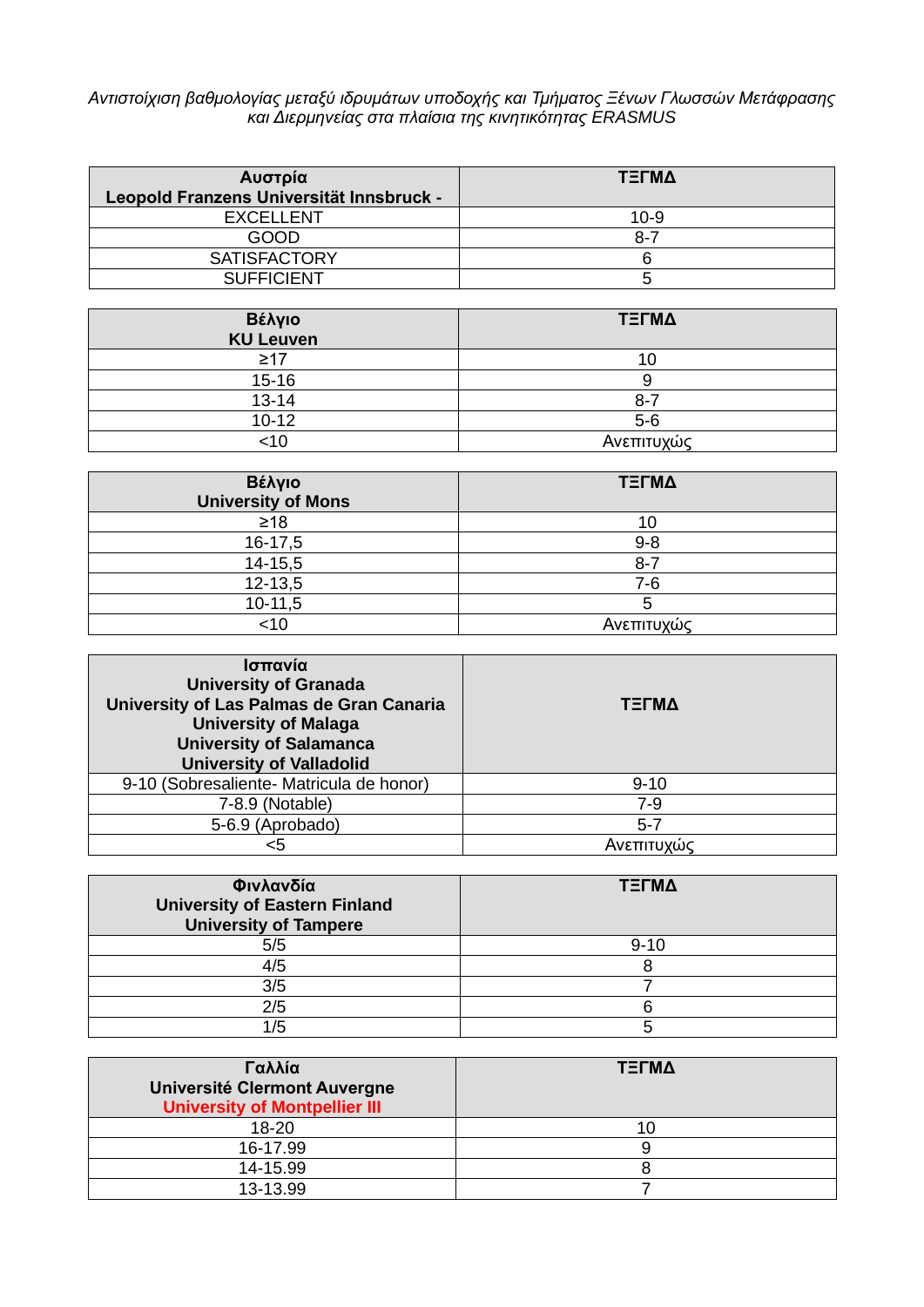| 11-12.99 |             |
|----------|-------------|
| 10-10.99 |             |
|          | Ανεπιτιινώς |

| Γερμανία / Hamburg / Hannover /<br>Heidelberg / Hildesheim / Kassel / Leipzig<br>Johannes Gutenberg Universität Mainz<br><b>Paderborn</b><br>Universität des Saarlandes<br>Ludwig-Maximilians-Universität München<br>(LMU)<br>Freie Universität Berlin<br>Würzburg<br><b>Hochschule Bremerhaven</b> | ΤΞΓΜΔ      |
|-----------------------------------------------------------------------------------------------------------------------------------------------------------------------------------------------------------------------------------------------------------------------------------------------------|------------|
| $1 - 1.5$                                                                                                                                                                                                                                                                                           | $10-9$     |
| $1.6 - 2.1$                                                                                                                                                                                                                                                                                         | $9 - 8$    |
| $2.2 - 2.7$                                                                                                                                                                                                                                                                                         | $8 - 7$    |
| $2.8 - 3.3$                                                                                                                                                                                                                                                                                         | $7-6$      |
| $3.4 - 4$                                                                                                                                                                                                                                                                                           | $6 - 5$    |
| $\leq$ 4                                                                                                                                                                                                                                                                                            | Ανεπιτυχώς |

| Τσεχία<br><b>Charles University Prague</b><br><b>University of West Bohemia</b> | ΤΞΓΜΔ    |
|---------------------------------------------------------------------------------|----------|
| Excellent                                                                       | $9 - 10$ |
| Very Good                                                                       | $7-8$    |
| Good                                                                            | $5-6$    |

| Πολωνία<br><b>University of Katowice</b><br><b>University of Lodz</b><br><b>University of Warsaw</b><br><b>Opole University</b><br>Jan Kochanowski University<br><b>State University of Applied Sciences in</b><br><b>Raciborz</b> | ΤΞΓΜΔ      |
|------------------------------------------------------------------------------------------------------------------------------------------------------------------------------------------------------------------------------------|------------|
| 5- Very Good/A                                                                                                                                                                                                                     | $9 - 10$   |
| 4+, 4,5- Better than good/Above Good/B                                                                                                                                                                                             | 8          |
| 4- Good/C                                                                                                                                                                                                                          | 7          |
| 3+, 3,5- Better than satisfactory/ Fairly Good/D                                                                                                                                                                                   | 6          |
| 3- Satisfactory/E                                                                                                                                                                                                                  | 5          |
| 2- Unsatisfactory (fail)                                                                                                                                                                                                           | Ανεπιτυχώς |

| Ιταλία<br>Universita degli study di Verona | <b>TELMA</b> |
|--------------------------------------------|--------------|
|                                            |              |
| 30 e lode                                  | 10           |
| 29-30                                      | $8 - 9$      |
| $27 - 28$                                  |              |
| 24-25-26                                   |              |
| 18-19-20-21-22                             | ວ            |

| Ιταλία                                   | ΤΞΓΜΔ |
|------------------------------------------|-------|
|                                          |       |
| Universita degli study di Roma "La Sapi- |       |
| enza"                                    |       |
|                                          |       |
|                                          |       |
|                                          |       |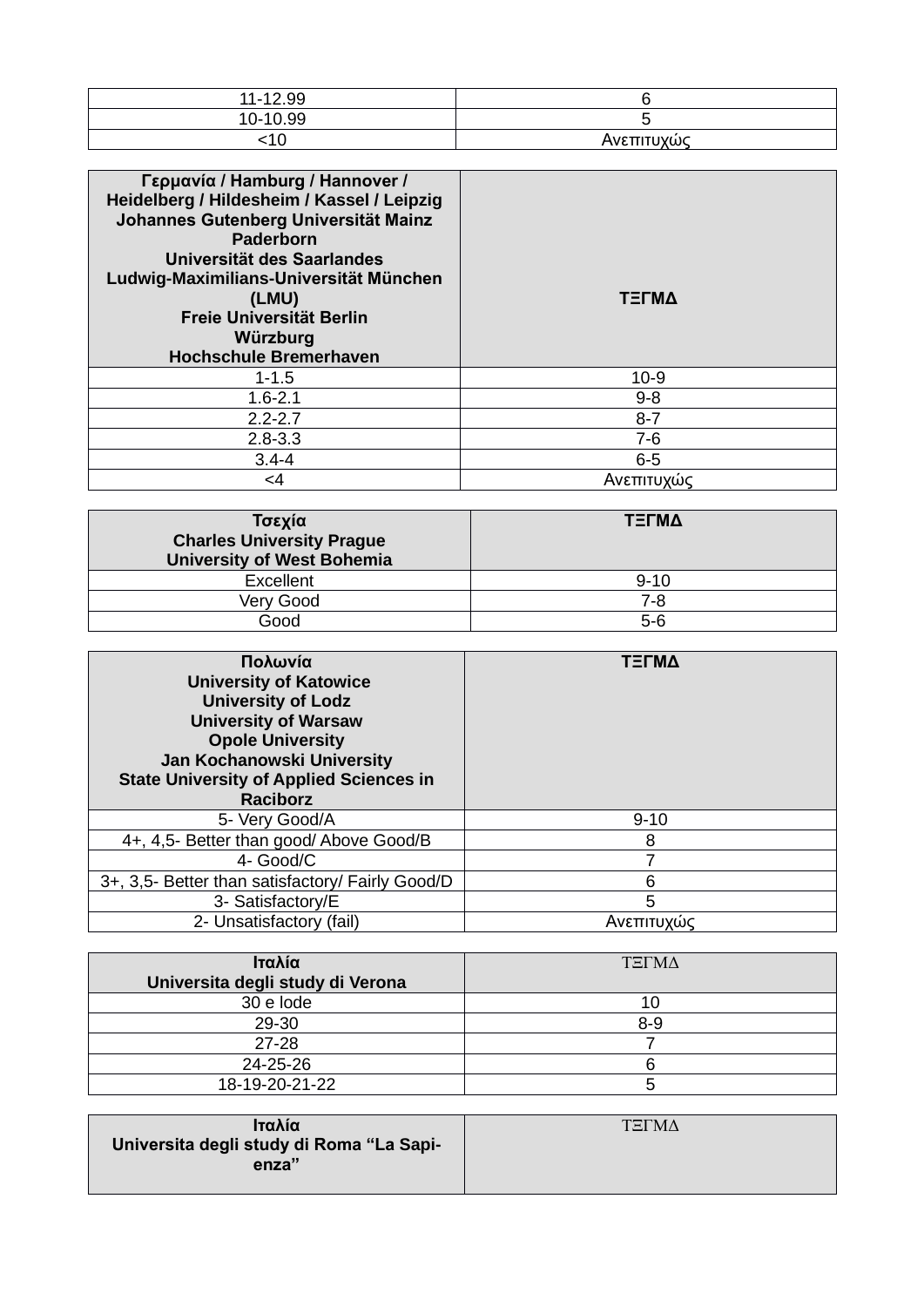| Class: Lingue e Letterature Moderne Euro-<br>pee e Americane |         |
|--------------------------------------------------------------|---------|
|                                                              |         |
| 30 Lode                                                      | 10      |
| 29-30                                                        | $8 - 9$ |
| 28                                                           | $7 - 8$ |
| 25-26-27                                                     | 7       |
| 24                                                           | $6 - 7$ |
| 18-19-20-21-22                                               | 5       |
| <b>Class: Mediazione Linguistica</b>                         |         |
| 30 Lode                                                      | 10      |
| 29-30                                                        | 9       |
| 28                                                           | $7 - 8$ |
| 27                                                           |         |
| 26                                                           | $6 - 7$ |
| 24-25                                                        | 6       |
| 23                                                           | $5-6$   |
| 18-19-20-21-22                                               | 5       |

| Ιταλία<br>Universita ca' Foscari di Venezia | <b>TELMA</b> |
|---------------------------------------------|--------------|
| 30                                          | $9 - 10$     |
| 29                                          |              |
| 27-28                                       |              |
| 22-23-24-25-26                              |              |
| 18-19-20-21                                 |              |

| Λετονία<br><b>Ventspils University</b> | ΤΞΓΜΔ      |
|----------------------------------------|------------|
| 10 (With distinction)                  | 10         |
| 9 (Excellent)                          | $10-9$     |
| 8 (Very Good)                          | 8          |
| 7 (Good)                               |            |
| 6 (Almost good)                        | հ          |
| 5 (Satisfactory)                       |            |
| 4 (Almost satisfactory)                |            |
| <4                                     | Ανεπιτυχώς |

| Σλοβακία<br>Univerzita Konstantina<br>Filozofa v<br><b>Nitre</b> | ΤΞΓΜΔ      |
|------------------------------------------------------------------|------------|
| Excellent $1 - a$                                                | $9 - 10$   |
| Very good $1,5 - b$                                              | 8          |
| Good $2-c$                                                       |            |
| Satisfactory $2,5 - d$                                           | հ          |
| Sufficient $3 - e$                                               | 5          |
| Unsatisfactory / unsufficient/failed 4 - fx, f                   | Ανεπιτυχώς |

| Κύπρος<br><b>University of Cyprus- French Studies</b> | ΤΞΓΜΔ |
|-------------------------------------------------------|-------|
| Excellent with distinction- 9.50-10                   | 10    |
| Excellent- 8.50-9.49                                  |       |
| Very Good- 6.50-8.49                                  | 7-8   |
| Good- 5.50-6.49                                       |       |
| Satisfactory 5.00-5.49                                | 5.5   |